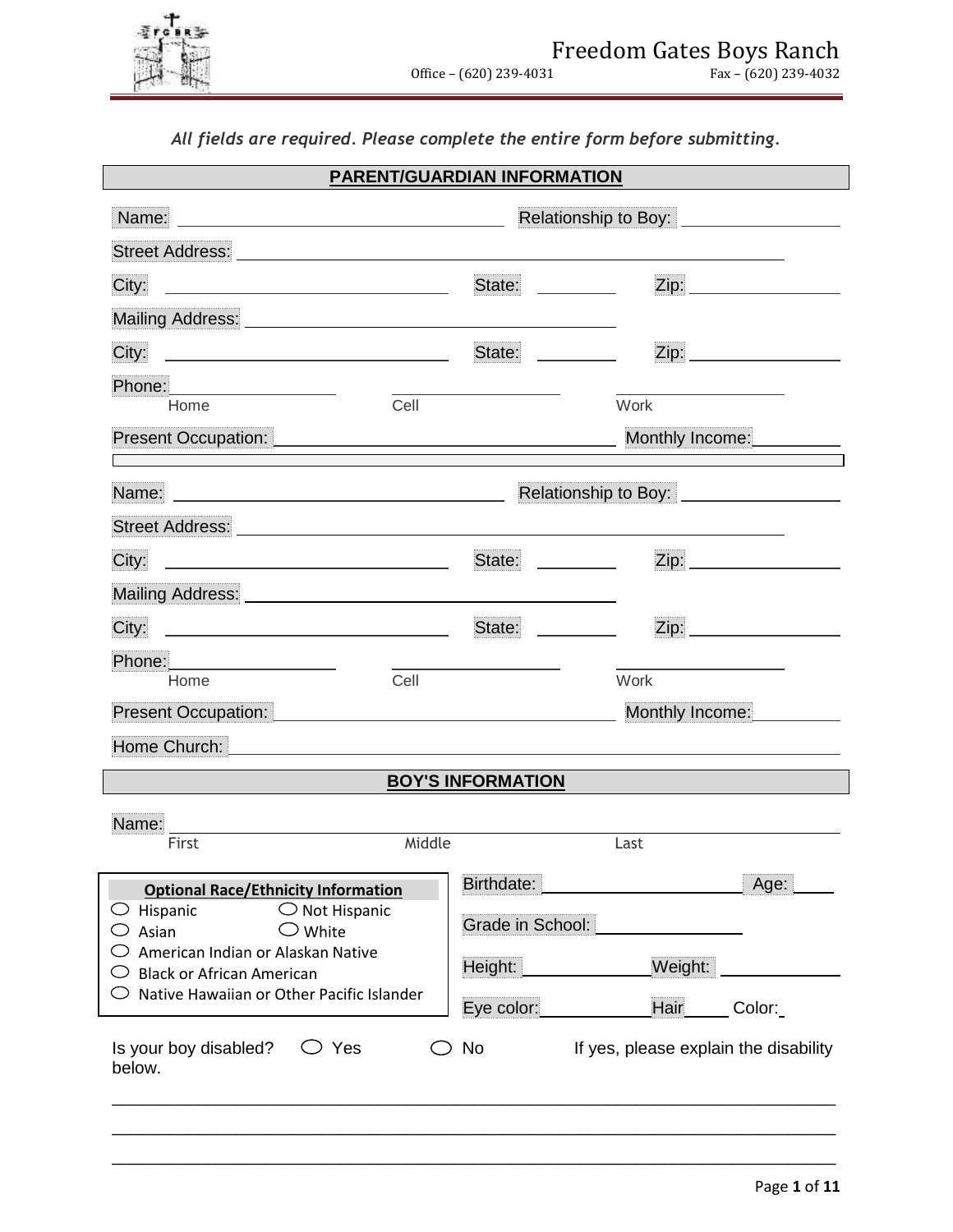

| <b>Boy's insurance</b>                                            |               |  |
|-------------------------------------------------------------------|---------------|--|
| Do you have health / dental insurance on your boy? $\bigcirc$ Yes | $\bigcirc$ No |  |
|                                                                   |               |  |
|                                                                   |               |  |

| Are you receiving any type of financial support or a State subsidy payment for you son?                                                                                                     |     |                |      |  |  |
|---------------------------------------------------------------------------------------------------------------------------------------------------------------------------------------------|-----|----------------|------|--|--|
|                                                                                                                                                                                             |     |                | Yes  |  |  |
| Are you willing to forward the support or subsidy payment to FGBR<br>to support the care of your boy?                                                                                       | Yes | N <sub>0</sub> |      |  |  |
| Considering the cost for FGBR to help your boy, are you willing to provide financial support?                                                                                               |     |                |      |  |  |
|                                                                                                                                                                                             |     |                | )Yes |  |  |
| (Note: We do not have a set fee and will not turn your boy away<br>because of the inability to pay. If you are able to help with the<br>cost of your boy, we are looking for a commitment.) |     |                |      |  |  |

**How did you hear about Freedom Gates Boys Ranch?**

**What type of assistance are you seeking?**

**The following questions will help us to determine if your boy is eligible for assistance through our programs. Please answer all questions.**

**1. Describe the strengths that you see in your boy. Use the back of this page or an additional sheet of paper if necessary.**

**\_\_\_\_\_\_\_\_\_\_\_\_\_\_\_\_\_\_\_\_\_\_\_\_\_\_\_\_\_\_\_\_\_\_\_\_\_\_\_\_\_\_\_\_\_\_\_\_\_\_\_\_\_\_\_\_\_\_\_\_\_\_\_\_\_\_\_\_\_\_\_\_\_\_\_\_\_\_\_\_\_\_\_\_\_**

**\_\_\_\_\_\_\_\_\_\_\_\_\_\_\_\_\_\_\_\_\_\_\_\_\_\_\_\_\_\_\_\_\_\_\_\_\_\_\_\_\_\_\_\_\_\_\_\_\_\_\_\_\_\_\_\_\_\_\_\_\_\_\_\_\_\_\_\_\_\_\_\_\_\_\_\_\_\_\_\_\_\_\_\_\_**

**\_\_\_\_\_\_\_\_\_\_\_\_\_\_\_\_\_\_\_\_\_\_\_\_\_\_\_\_\_\_\_\_\_\_\_\_\_\_\_\_\_\_\_\_\_\_\_\_\_\_\_\_\_\_\_\_\_\_\_\_\_\_\_\_\_\_\_\_\_\_\_\_\_\_\_\_\_\_\_\_\_\_\_\_\_**

**\_\_\_\_\_\_\_\_\_\_\_\_\_\_\_\_\_\_\_\_\_\_\_\_\_\_\_\_\_\_\_\_\_\_\_\_\_\_\_\_\_\_\_\_\_\_\_\_\_\_\_\_\_\_\_\_\_\_\_\_\_\_\_\_\_\_\_\_\_\_\_\_\_\_\_\_\_\_\_\_\_\_\_\_\_**

**\_\_\_\_\_\_\_\_\_\_\_\_\_\_\_\_\_\_\_\_\_\_\_\_\_\_\_\_\_\_\_\_\_\_\_\_\_\_\_\_\_\_\_\_\_\_\_\_\_\_\_\_\_\_\_\_\_\_\_\_\_\_\_\_\_\_\_\_\_\_\_\_\_\_\_\_\_\_\_\_\_\_\_\_\_**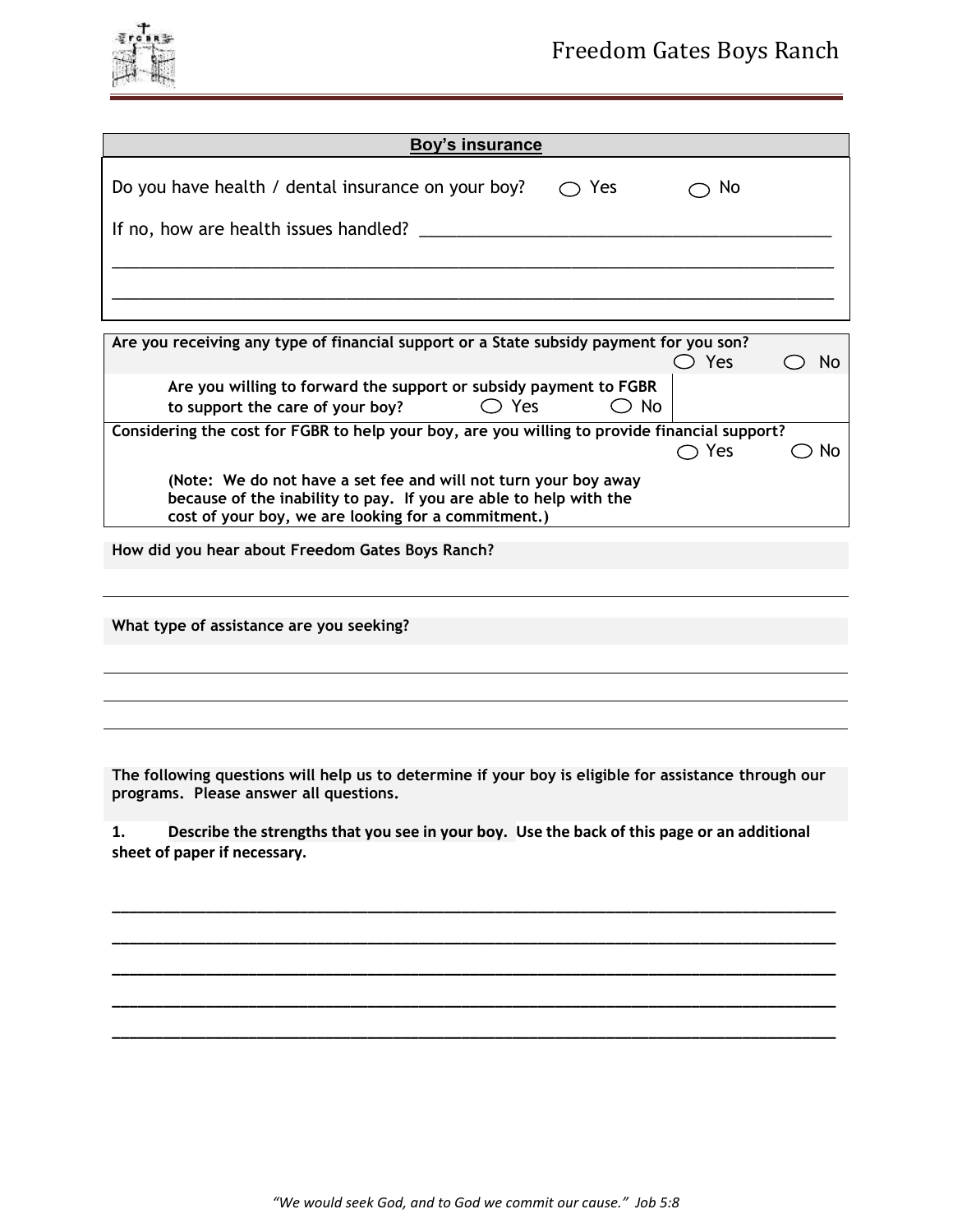

**2.** What goals do you have in mind for your boy and your family? **Use the back of this page or an additional sheet of paper if necessary.**

\_\_\_\_\_\_\_\_\_\_\_\_\_\_\_\_\_\_\_\_\_\_\_\_\_\_\_\_\_\_\_\_\_\_\_\_\_\_\_\_\_\_\_\_\_\_\_\_\_\_\_\_\_\_\_\_\_\_\_\_\_\_\_\_\_\_\_\_\_\_\_\_\_\_\_\_\_\_\_\_

| Please select all of the following out-of-home placements where your boy was placed:              |                                              |
|---------------------------------------------------------------------------------------------------|----------------------------------------------|
| __ Drug/alcohol treatment facility -- (Dates ___________________________________                  |                                              |
|                                                                                                   |                                              |
|                                                                                                   |                                              |
|                                                                                                   |                                              |
| Juvenile Detention Center -- (Dates                                                               |                                              |
|                                                                                                   |                                              |
|                                                                                                   |                                              |
|                                                                                                   |                                              |
|                                                                                                   |                                              |
|                                                                                                   |                                              |
| Please provide details for all out-of-home placements. Include the facility name and location and |                                              |
| why he was placed out-of-home. Use back of page or additional blank sheets of paper, if           |                                              |
|                                                                                                   |                                              |
| necessary.                                                                                        |                                              |
|                                                                                                   |                                              |
|                                                                                                   |                                              |
|                                                                                                   |                                              |
|                                                                                                   |                                              |
|                                                                                                   |                                              |
|                                                                                                   |                                              |
|                                                                                                   |                                              |
|                                                                                                   |                                              |
|                                                                                                   |                                              |
|                                                                                                   |                                              |
|                                                                                                   |                                              |
|                                                                                                   |                                              |
| Please identify the types of traumatic events your boy has experienced. Check all that apply.     |                                              |
|                                                                                                   |                                              |
| Family separation or divorce                                                                      | Death of a loved one                         |
| Subjected to bullying                                                                             | Abused by a care provider or parent          |
| Neglected by a care provider or parent                                                            | Sexually abused                              |
| Witness to the abuse of a sibling                                                                 | Witness to abuse of a care provider / parent |
| Participated in an abuse/neglect investigation<br>Removal from home of parents or relatives       |                                              |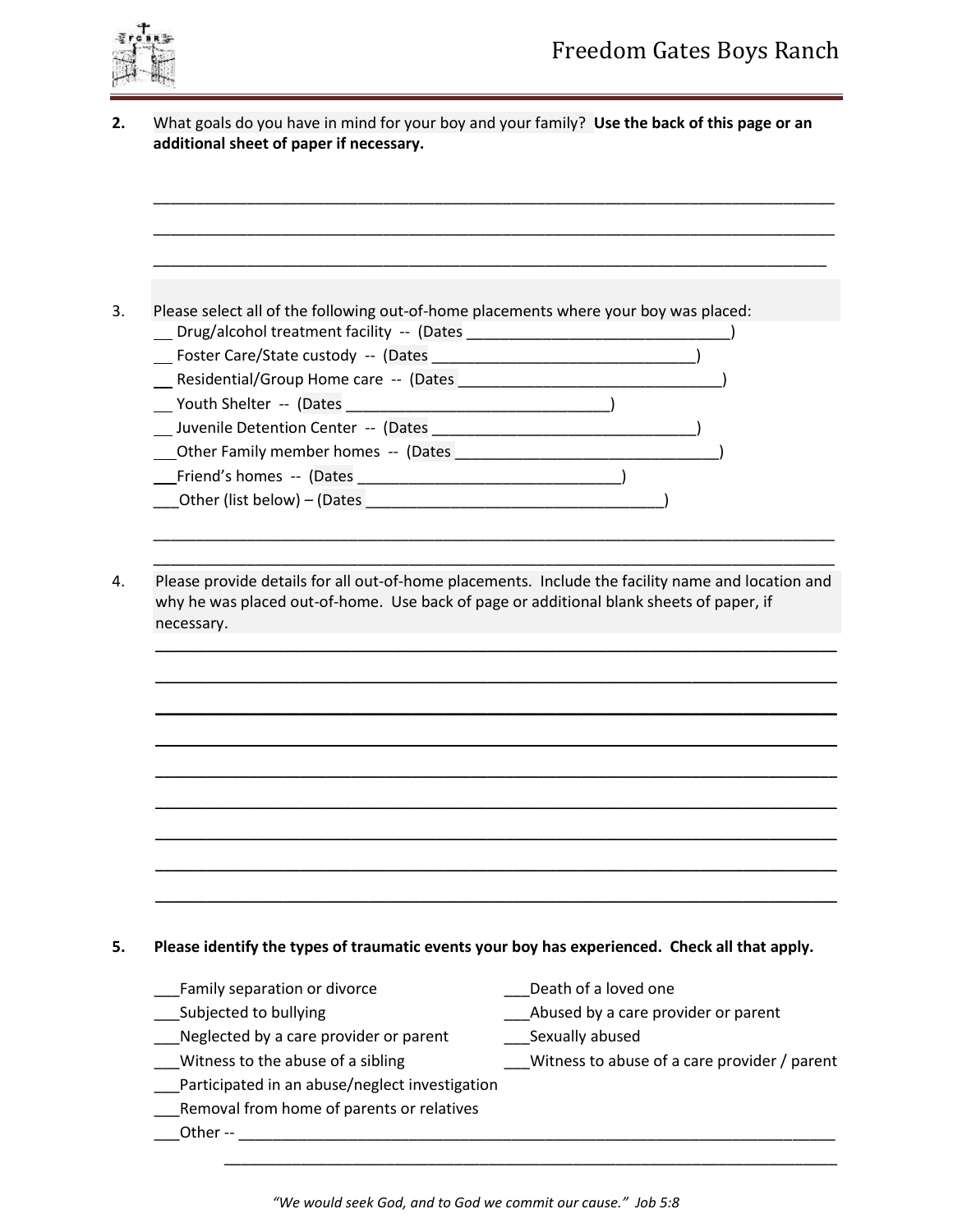

6. Please provide a brief description of the events. Use the back of this page or an additional sheet of paper if necessary.

7. Describe your boy's current behavior. Use the back of this page or an additional sheet of paper if necessary.

8. Describe your boy's past behavior. Use the back of this page or an additional sheet of paper if necessary.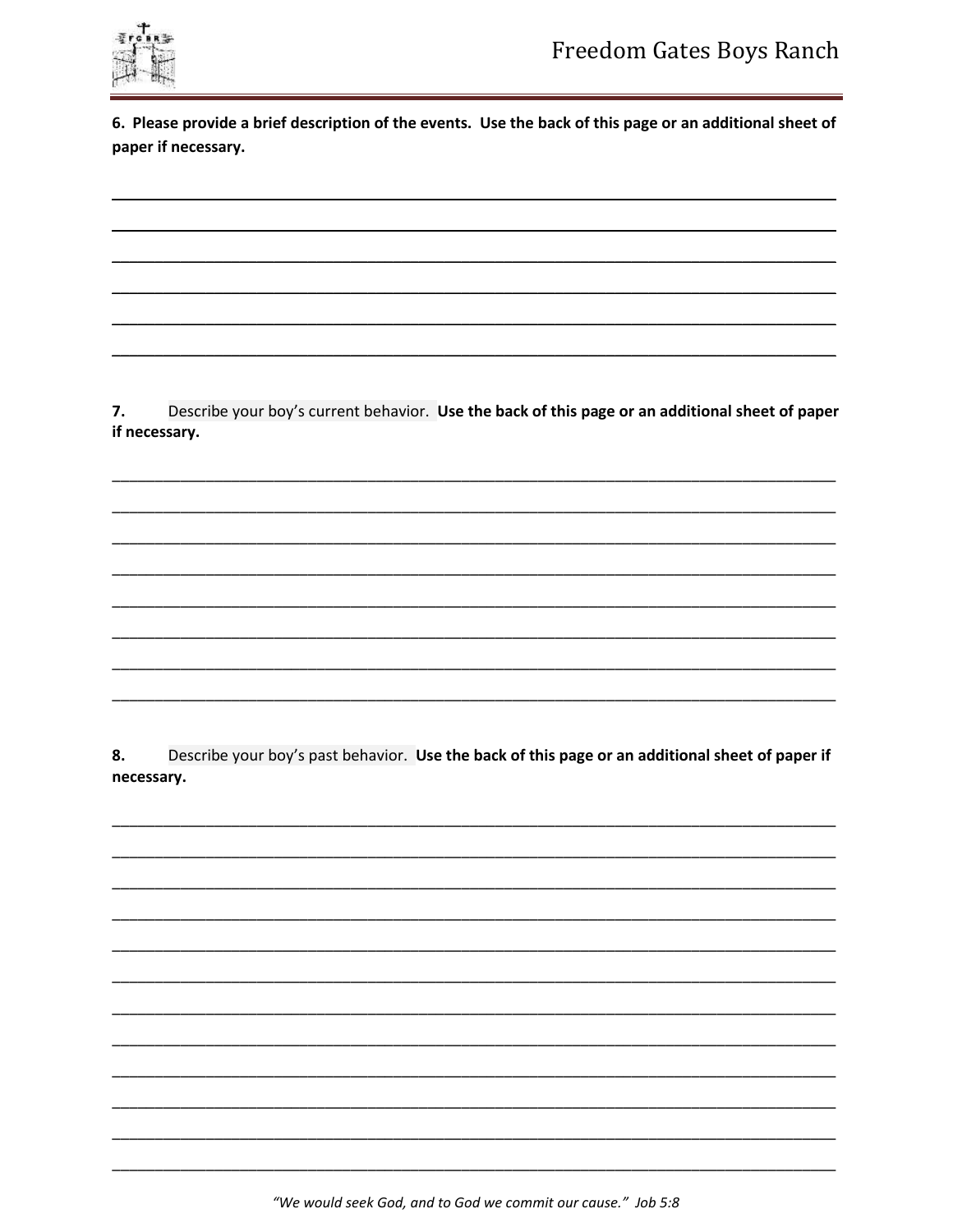

**9.** How often does your boy take medications and what is he being treated for? **Use the back of this page or an additional sheet of paper if necessary.**

| 10. |  | Please identify the types of issues your boy is having at school. Check all that apply. |
|-----|--|-----------------------------------------------------------------------------------------|
|     |  |                                                                                         |

| Bored at school                           | Unhappy at school                     |
|-------------------------------------------|---------------------------------------|
| Grades have gone down                     | Not passing classes                   |
| Fails to do or hand in homework           | Skips classes                         |
| Habitually tardy                          | Receives special educational services |
| Has problems with school authorities      | Disrupts classes                      |
| Destroys school property                  | Physically aggressive at school       |
| Will not attend school                    | Is not enrolled in school             |
| Has detentions, suspensions or expulsions | Passing grades but working below      |
|                                           | potential                             |
| Other --                                  |                                       |

**11. page or an additional sheet of paper if necessary.** Please explain and provide details for the issues identified in 10. Above. **Use the back of this** 

\_\_\_\_\_\_\_\_\_\_\_\_\_\_\_\_\_\_\_\_\_\_\_\_\_\_\_\_\_\_\_\_\_\_\_\_\_\_\_\_\_\_\_\_\_\_\_\_\_\_\_\_\_\_\_\_\_\_\_\_\_\_\_\_\_\_\_\_\_\_\_

\_\_\_\_\_\_\_\_\_\_\_\_\_\_\_\_\_\_\_\_\_\_\_\_\_\_\_\_\_\_\_\_\_\_\_\_\_\_\_\_\_\_\_\_\_\_\_\_\_\_\_\_\_\_\_\_\_\_\_\_\_\_\_\_\_\_\_\_\_\_\_\_\_\_\_\_\_\_\_\_\_\_

\_\_\_\_\_\_\_\_\_\_\_\_\_\_\_\_\_\_\_\_\_\_\_\_\_\_\_\_\_\_\_\_\_\_\_\_\_\_\_\_\_\_\_\_\_\_\_\_\_\_\_\_\_\_\_\_\_\_\_\_\_\_\_\_\_\_\_\_\_\_\_\_\_\_\_\_\_\_\_\_\_\_

\_\_\_\_\_\_\_\_\_\_\_\_\_\_\_\_\_\_\_\_\_\_\_\_\_\_\_\_\_\_\_\_\_\_\_\_\_\_\_\_\_\_\_\_\_\_\_\_\_\_\_\_\_\_\_\_\_\_\_\_\_\_\_\_\_\_\_\_\_\_\_\_\_\_\_\_\_\_\_\_\_\_

\_\_\_\_\_\_\_\_\_\_\_\_\_\_\_\_\_\_\_\_\_\_\_\_\_\_\_\_\_\_\_\_\_\_\_\_\_\_\_\_\_\_\_\_\_\_\_\_\_\_\_\_\_\_\_\_\_\_\_\_\_\_\_\_\_\_\_\_\_\_\_\_\_\_\_\_\_\_\_\_\_\_

\_\_\_\_\_\_\_\_\_\_\_\_\_\_\_\_\_\_\_\_\_\_\_\_\_\_\_\_\_\_\_\_\_\_\_\_\_\_\_\_\_\_\_\_\_\_\_\_\_\_\_\_\_\_\_\_\_\_\_\_\_\_\_\_\_\_\_\_\_\_\_\_\_\_\_\_\_\_\_\_\_\_

\_\_\_\_\_\_\_\_\_\_\_\_\_\_\_\_\_\_\_\_\_\_\_\_\_\_\_\_\_\_\_\_\_\_\_\_\_\_\_\_\_\_\_\_\_\_\_\_\_\_\_\_\_\_\_\_\_\_\_\_\_\_\_\_\_\_\_\_\_\_\_\_\_\_\_\_\_\_\_\_\_\_

\_\_\_\_\_\_\_\_\_\_\_\_\_\_\_\_\_\_\_\_\_\_\_\_\_\_\_\_\_\_\_\_\_\_\_\_\_\_\_\_\_\_\_\_\_\_\_\_\_\_\_\_\_\_\_\_\_\_\_\_\_\_\_\_\_\_\_\_\_\_\_\_\_\_\_\_\_\_\_\_\_\_

\_\_\_\_\_\_\_\_\_\_\_\_\_\_\_\_\_\_\_\_\_\_\_\_\_\_\_\_\_\_\_\_\_\_\_\_\_\_\_\_\_\_\_\_\_\_\_\_\_\_\_\_\_\_\_\_\_\_\_\_\_\_\_\_\_\_\_\_\_\_\_\_\_\_\_\_\_\_\_\_\_\_

**Please complete the "School History" form at the back of this application.**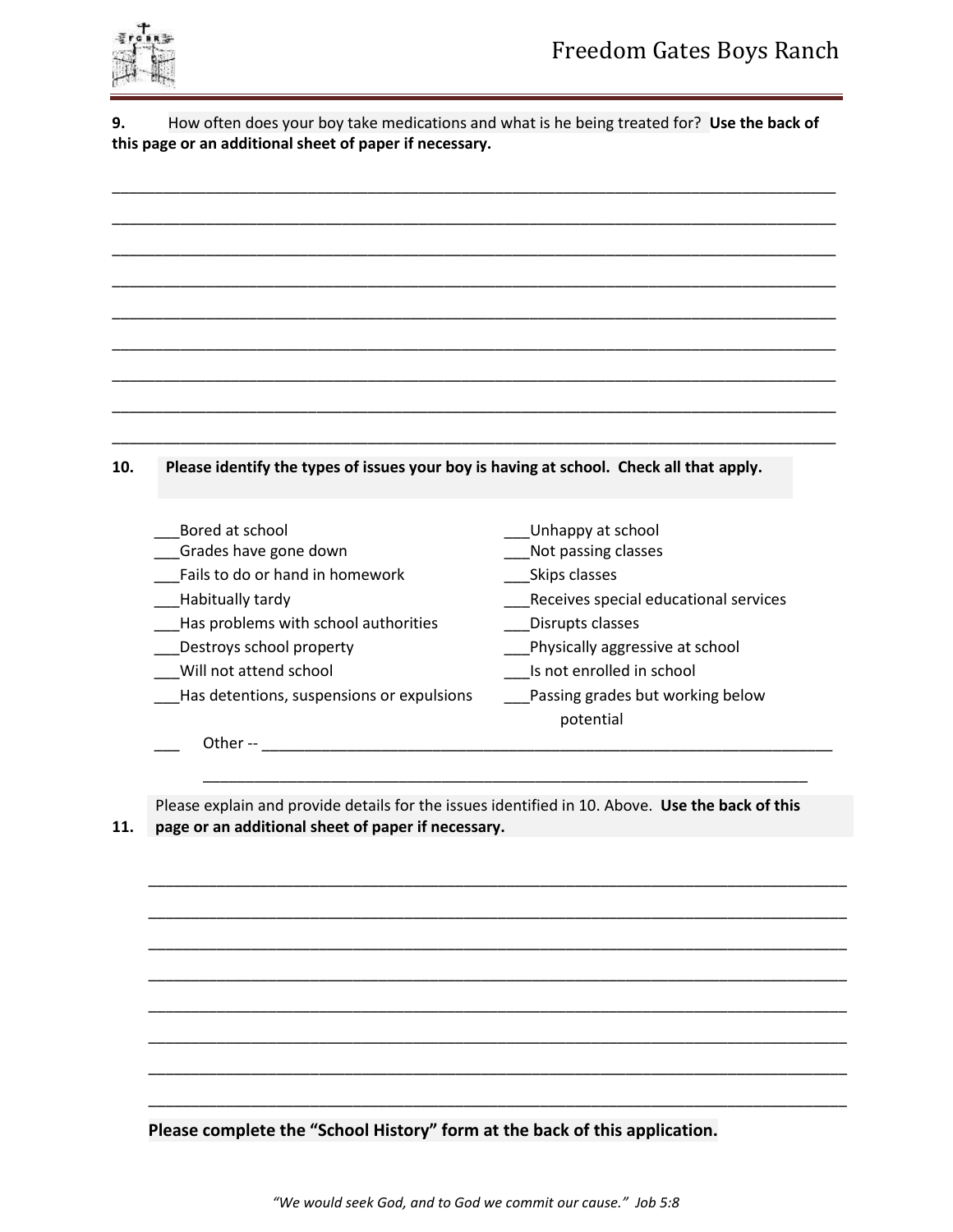

### 1**2. Please identify the behaviors and relationships your boy has at home. Check all that apply.**

| Poor relationship with me or other parent          |
|----------------------------------------------------|
| Disrespectful to parental authority                |
| Physically aggressive to me or other parent        |
| Refuses to participate in family activities        |
| Fails to do chores or help with family obligations |
| Steals from family members                         |
| Leaves without permission or runs away             |
| Physically aggressive with siblings                |
| Poor relationship with siblings                    |
| Poor relationship with non-custodial parent        |
| Other-                                             |
|                                                    |

**13.** Please explain and provide details for the issues identified in 12. Above. **Use the back of this page or an additional sheet of paper if necessary.**

\_\_\_\_\_\_\_\_\_\_\_\_\_\_\_\_\_\_\_\_\_\_\_\_\_\_\_\_\_\_\_\_\_\_\_\_\_\_\_\_\_\_\_\_\_\_\_\_\_\_\_\_\_\_\_\_\_\_\_\_\_\_\_\_\_\_\_\_\_\_\_\_\_\_\_\_\_\_\_\_\_\_\_\_\_

\_\_\_\_\_\_\_\_\_\_\_\_\_\_\_\_\_\_\_\_\_\_\_\_\_\_\_\_\_\_\_\_\_\_\_\_\_\_\_\_\_\_\_\_\_\_\_\_\_\_\_\_\_\_\_\_\_\_\_\_\_\_\_\_\_\_\_\_\_\_\_\_\_\_\_\_\_\_\_\_\_\_\_\_\_

\_\_\_\_\_\_\_\_\_\_\_\_\_\_\_\_\_\_\_\_\_\_\_\_\_\_\_\_\_\_\_\_\_\_\_\_\_\_\_\_\_\_\_\_\_\_\_\_\_\_\_\_\_\_\_\_\_\_\_\_\_\_\_\_\_\_\_\_\_\_\_\_\_\_\_\_\_\_\_\_\_\_\_\_\_

\_\_\_\_\_\_\_\_\_\_\_\_\_\_\_\_\_\_\_\_\_\_\_\_\_\_\_\_\_\_\_\_\_\_\_\_\_\_\_\_\_\_\_\_\_\_\_\_\_\_\_\_\_\_\_\_\_\_\_\_\_\_\_\_\_\_\_\_\_\_\_\_\_\_\_\_\_\_\_\_\_\_\_\_\_

\_\_\_\_\_\_\_\_\_\_\_\_\_\_\_\_\_\_\_\_\_\_\_\_\_\_\_\_\_\_\_\_\_\_\_\_\_\_\_\_\_\_\_\_\_\_\_\_\_\_\_\_\_\_\_\_\_\_\_\_\_\_\_\_\_\_\_\_\_\_\_\_\_\_\_\_\_\_\_\_\_\_\_\_\_

\_\_\_\_\_\_\_\_\_\_\_\_\_\_\_\_\_\_\_\_\_\_\_\_\_\_\_\_\_\_\_\_\_\_\_\_\_\_\_\_\_\_\_\_\_\_\_\_\_\_\_\_\_\_\_\_\_\_\_\_\_\_\_\_\_\_\_\_\_\_\_\_\_\_\_\_\_\_\_\_\_\_\_\_\_

\_\_\_\_\_\_\_\_\_\_\_\_\_\_\_\_\_\_\_\_\_\_\_\_\_\_\_\_\_\_\_\_\_\_\_\_\_\_\_\_\_\_\_\_\_\_\_\_\_\_\_\_\_\_\_\_\_\_\_\_\_\_\_\_\_\_\_\_\_\_\_\_\_\_\_\_\_\_\_\_\_\_\_\_\_

**14. Please identify your boy's spiritual issues. Check all that apply.**

- \_\_\_Questions the existence of a supernatural authority
- \_\_\_Refuses to participate in church related activities
- \_\_\_ Involved in occult or alternative spiritual activities
- \_\_\_No spiritual training

**15.** Please explain and provide details for items identified in 14. Above. **Use the back of this page or an additional sheet of paper if necessary.**

\_\_\_\_\_\_\_\_\_\_\_\_\_\_\_\_\_\_\_\_\_\_\_\_\_\_\_\_\_\_\_\_\_\_\_\_\_\_\_\_\_\_\_\_\_\_\_\_\_\_\_\_\_\_\_\_\_\_\_\_\_\_\_\_\_\_\_\_\_\_\_\_\_\_\_\_\_\_\_\_\_\_\_\_\_

\_\_\_\_\_\_\_\_\_\_\_\_\_\_\_\_\_\_\_\_\_\_\_\_\_\_\_\_\_\_\_\_\_\_\_\_\_\_\_\_\_\_\_\_\_\_\_\_\_\_\_\_\_\_\_\_\_\_\_\_\_\_\_\_\_\_\_\_\_\_\_\_\_\_\_\_\_\_\_\_\_\_\_\_\_

\_\_\_\_\_\_\_\_\_\_\_\_\_\_\_\_\_\_\_\_\_\_\_\_\_\_\_\_\_\_\_\_\_\_\_\_\_\_\_\_\_\_\_\_\_\_\_\_\_\_\_\_\_\_\_\_\_\_\_\_\_\_\_\_\_\_\_\_\_\_\_\_\_\_\_\_\_\_\_\_\_\_\_\_\_

\_\_\_\_\_\_\_\_\_\_\_\_\_\_\_\_\_\_\_\_\_\_\_\_\_\_\_\_\_\_\_\_\_\_\_\_\_\_\_\_\_\_\_\_\_\_\_\_\_\_\_\_\_\_\_\_\_\_\_\_\_\_\_\_\_\_\_\_\_\_\_\_\_\_\_\_\_\_\_\_\_\_\_\_\_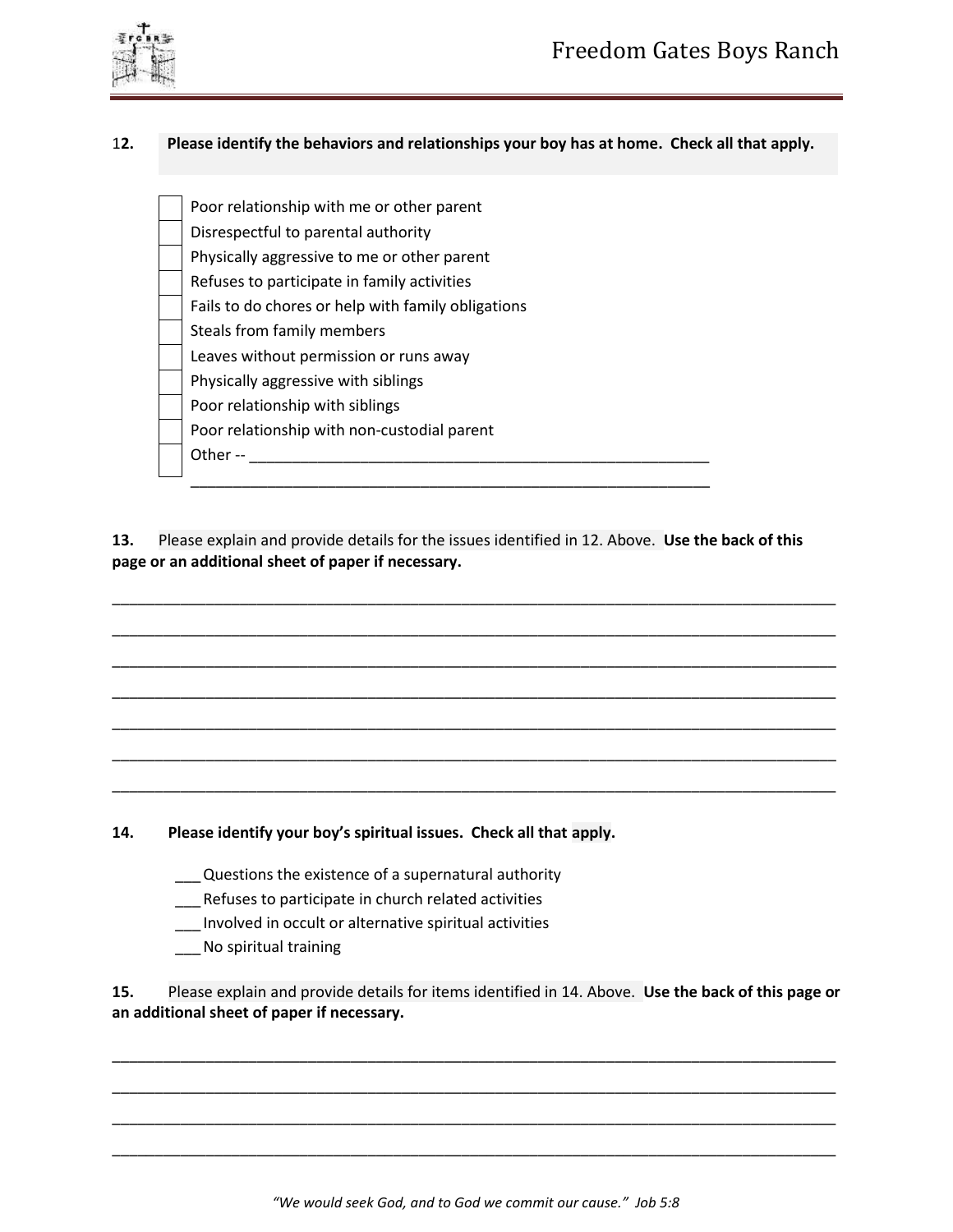



## **16. Please identify your boy's social issues. Check all that apply.**

\_\_\_ Lacks friends

- \_\_\_ Fails to keep friends
- \_\_\_ Maintains negative friendships
- \_\_\_ Steals from peers
- **\_\_\_** Physically aggressive with friends and peers
- \_\_\_ Involved with juvenile justice system
- \_\_\_ Involved in a gang or gang related activity
- \_\_\_ Other -- \_\_\_\_\_\_\_\_\_\_\_\_\_\_\_\_\_\_\_\_\_\_\_\_\_\_\_\_\_\_\_\_\_\_\_\_\_\_\_\_\_\_\_\_\_\_\_\_\_\_\_\_\_\_\_\_\_\_

**17.** Please explain and provide details for items identified in 16. Above. **Use the back of this page or an additional sheet of paper if necessary.**

\_\_\_\_\_\_\_\_\_\_\_\_\_\_\_\_\_\_\_\_\_\_\_\_\_\_\_\_\_\_\_\_\_\_\_\_\_\_\_\_\_\_\_\_\_\_\_\_\_\_\_\_\_\_\_\_\_\_\_\_\_\_\_\_\_\_\_\_\_\_\_\_\_\_\_\_\_\_\_\_\_\_\_\_\_

\_\_\_\_\_\_\_\_\_\_\_\_\_\_\_\_\_\_\_\_\_\_\_\_\_\_\_\_\_\_\_\_\_\_\_\_\_\_\_\_\_\_\_\_\_\_\_\_\_\_\_\_\_\_\_\_\_\_\_\_\_\_\_\_\_\_\_\_\_\_\_\_\_\_\_\_\_\_\_\_\_\_\_\_\_

\_\_\_\_\_\_\_\_\_\_\_\_\_\_\_\_\_\_\_\_\_\_\_\_\_\_\_\_\_\_\_\_\_\_\_\_\_\_\_\_\_\_\_\_\_\_\_\_\_\_\_\_\_\_\_\_\_\_\_\_\_\_\_\_\_\_\_\_\_\_\_\_\_\_\_\_\_\_\_\_\_\_\_\_\_

\_\_\_\_\_\_\_\_\_\_\_\_\_\_\_\_\_\_\_\_\_\_\_\_\_\_\_\_\_\_\_\_\_\_\_\_\_\_\_\_\_\_\_\_\_\_\_\_\_\_\_\_\_\_\_\_\_\_\_\_\_\_\_\_\_\_\_\_\_\_\_\_\_\_\_\_\_\_\_\_\_\_\_\_\_

\_\_\_\_\_\_\_\_\_\_\_\_\_\_\_\_\_\_\_\_\_\_\_\_\_\_\_\_\_\_\_\_\_\_\_\_\_\_\_\_\_\_\_\_\_\_\_\_\_\_\_\_\_\_\_\_\_\_\_\_\_\_\_\_\_\_\_\_\_\_\_\_\_\_\_\_\_\_\_\_\_\_\_\_\_

\_\_\_\_\_\_\_\_\_\_\_\_\_\_\_\_\_\_\_\_\_\_\_\_\_\_\_\_\_\_\_\_\_\_\_\_\_\_\_\_\_\_\_\_\_\_\_\_\_\_\_\_\_\_\_\_\_\_\_\_\_\_\_\_\_\_\_\_\_\_\_\_\_\_\_\_\_\_\_\_\_\_\_\_\_

\_\_\_\_\_\_\_\_\_\_\_\_\_\_\_\_\_\_\_\_\_\_\_\_\_\_\_\_\_\_\_\_\_\_\_\_\_\_\_\_\_\_\_\_\_\_\_\_\_\_\_\_\_\_\_\_\_\_\_\_\_\_\_\_\_

### **18. How does your boy handle "free time"? Check all that apply.**

- \_\_\_ Gives up on difficult tasks
- \_\_\_ Starts and drops hobbies
- Spends hours and/or late nights on social media sites, video games, etc.
- \_\_\_ Abuses tobacco, drugs or alcohol
- \_\_\_ Sexually active
- \_\_\_ Forced himself on others sexually
- \_\_\_ Involved in pornography, sexual communication or other sexual activities

**19.** Please explain and provide details for items identified in 18. Above. **Use the back of this page or an additional sheet of paper if necessary.**

\_\_\_\_\_\_\_\_\_\_\_\_\_\_\_\_\_\_\_\_\_\_\_\_\_\_\_\_\_\_\_\_\_\_\_\_\_\_\_\_\_\_\_\_\_\_\_\_\_\_\_\_\_\_\_\_\_\_\_\_\_\_\_\_\_\_\_\_\_\_\_\_\_\_\_\_\_\_\_\_\_\_\_\_\_

\_\_\_\_\_\_\_\_\_\_\_\_\_\_\_\_\_\_\_\_\_\_\_\_\_\_\_\_\_\_\_\_\_\_\_\_\_\_\_\_\_\_\_\_\_\_\_\_\_\_\_\_\_\_\_\_\_\_\_\_\_\_\_\_\_\_\_\_\_\_\_\_\_\_\_\_\_\_\_\_\_\_\_\_\_

\_\_\_\_\_\_\_\_\_\_\_\_\_\_\_\_\_\_\_\_\_\_\_\_\_\_\_\_\_\_\_\_\_\_\_\_\_\_\_\_\_\_\_\_\_\_\_\_\_\_\_\_\_\_\_\_\_\_\_\_\_\_\_\_\_\_\_\_\_\_\_\_\_\_\_\_\_\_\_\_\_\_\_\_\_

\_\_\_\_\_\_\_\_\_\_\_\_\_\_\_\_\_\_\_\_\_\_\_\_\_\_\_\_\_\_\_\_\_\_\_\_\_\_\_\_\_\_\_\_\_\_\_\_\_\_\_\_\_\_\_\_\_\_\_\_\_\_\_\_\_\_\_\_\_\_\_\_\_\_\_\_\_\_\_\_\_\_\_\_\_

\_\_\_\_\_\_\_\_\_\_\_\_\_\_\_\_\_\_\_\_\_\_\_\_\_\_\_\_\_\_\_\_\_\_\_\_\_\_\_\_\_\_\_\_\_\_\_\_\_\_\_\_\_\_\_\_\_\_\_\_\_\_\_\_\_\_\_\_\_\_\_\_\_\_\_\_\_\_\_\_\_\_\_\_\_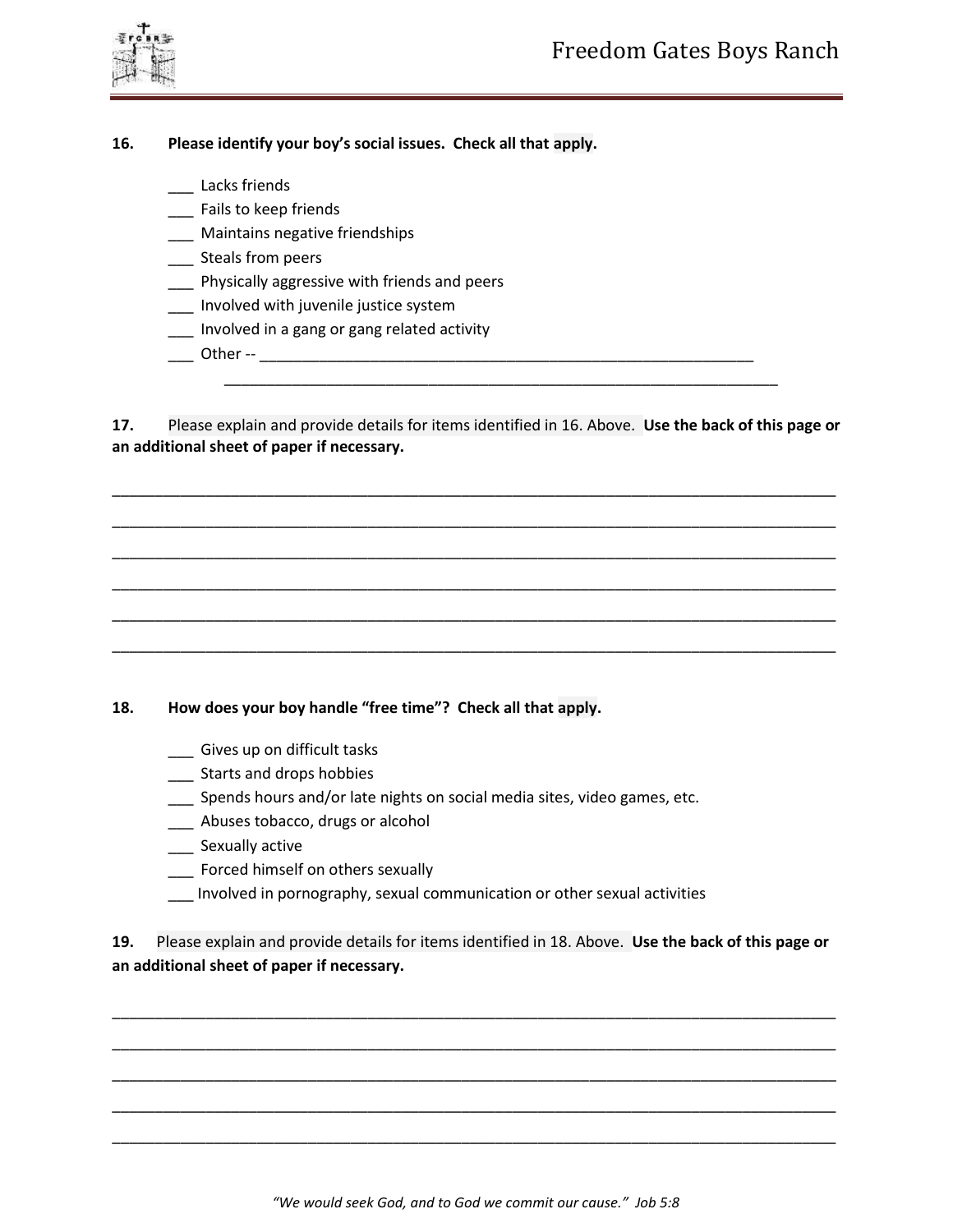



#### 20. What are your boy's emotional issues and attributes? Check all that apply.

- Fails to show remorse when confronted
- Argumentative
- \_ Acts without thinking
- Lies or sneaks around
- Makes excuses or fails to take responsibility for behavior
- Acts like privileges are rights
- Threatened or attempted suicide
- Cuts, scratches or burns their own skin
- Eating disorder
- 

 $21.$ Please explain and provide details for items identified in 20. Above. Use the back of this page or an additional sheet of paper if necessary.

 $22.$ Is your boy (or has he been) in trouble with the law? This includes any tickets or information if presently on probation. Use the back of this page or an additional sheet of paper if necessary.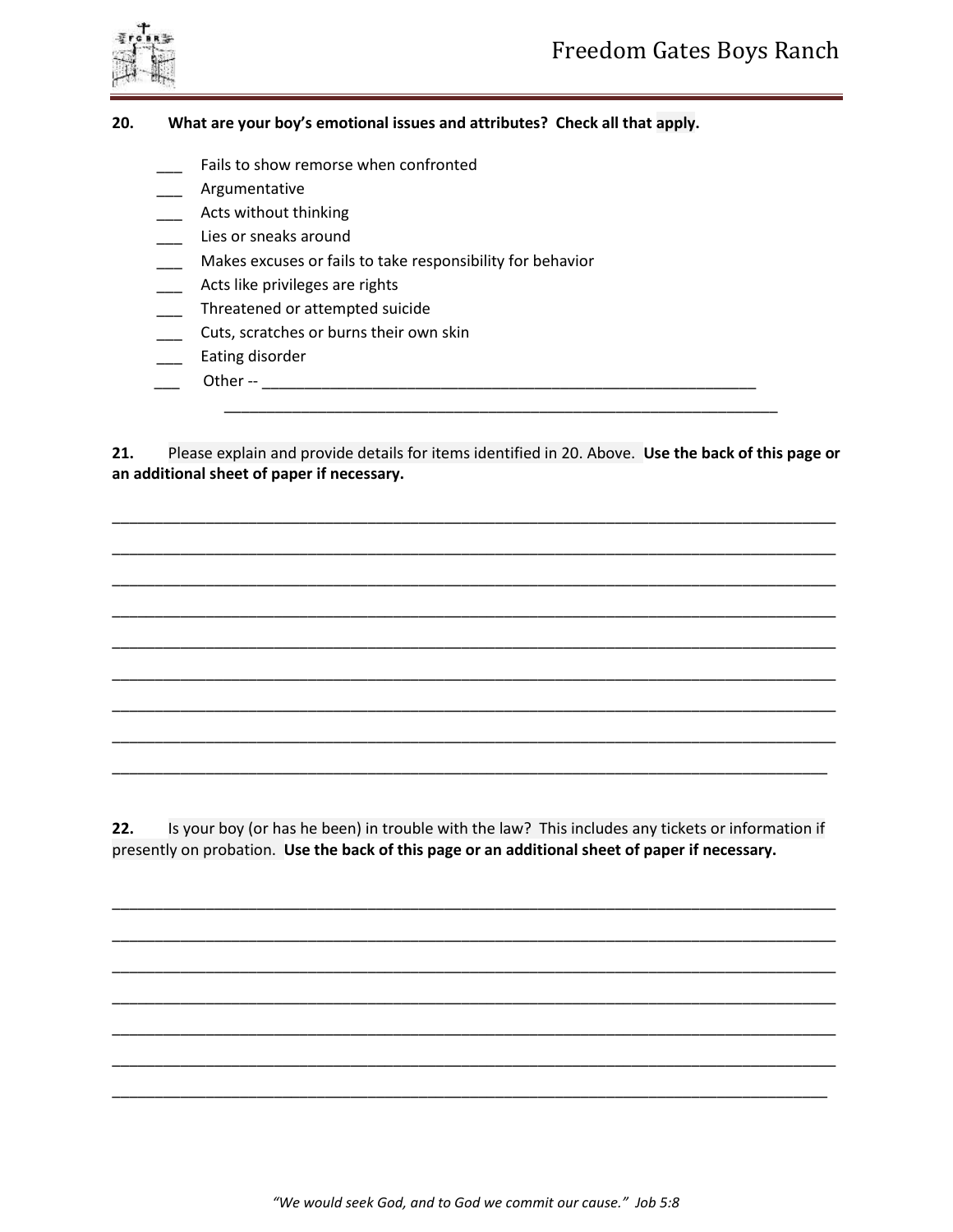

23. Provide in this space any other information you feel we may need regarding your boy or the family that may help us make a good decision on this application. **Use the back of this page or an additional sheet of paper if necessary.**

| $\overline{\phantom{a}}$ | — |
|--------------------------|---|
|                          | — |
|                          |   |
|                          | — |
| _____                    |   |

NOTE: Freedom Gates Boys Ranch has a list of approved Medical Providers and Pharmacies. Arrangements will be made for your son to be treated by or obtain services from providers on this list. See the List of Approved Providers attached to this application.

| Parent Signature   | Date |
|--------------------|------|
|                    |      |
| Parent Signature_  | Date |
|                    |      |
|                    | Date |
|                    |      |
| Guardian Signature | Date |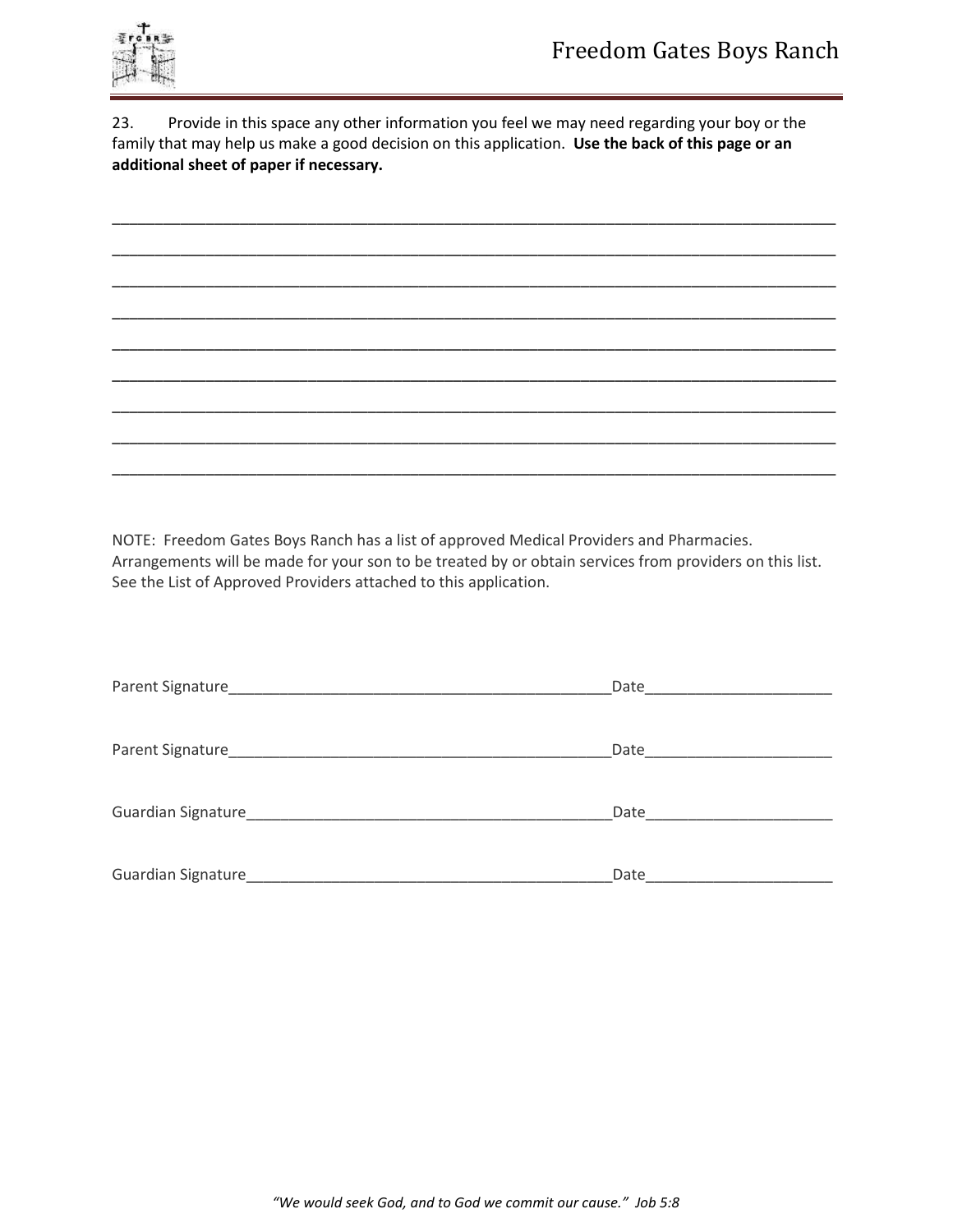# *School History*

| <b>School Currently Attending</b> |  |  |                   |  |
|-----------------------------------|--|--|-------------------|--|
| <b>Street Address</b>             |  |  |                   |  |
| City/State/Zip                    |  |  |                   |  |
| Phone                             |  |  | <b>Fax Number</b> |  |
| <b>School Counselor</b>           |  |  |                   |  |

| <b>Previous Schools</b> | <b>Years Attended</b> | <b>Behavioral Problems</b> |
|-------------------------|-----------------------|----------------------------|
|                         |                       |                            |
|                         |                       |                            |
|                         |                       |                            |

| What kind of grades does your boy earn?                                                                                                                                                              |  |  |  |
|------------------------------------------------------------------------------------------------------------------------------------------------------------------------------------------------------|--|--|--|
|                                                                                                                                                                                                      |  |  |  |
| Relationship to other students:<br><u> 1980 - Johann Stein, mars an deus Amerikaansk kommunister (</u>                                                                                               |  |  |  |
| Behavioral problems (ex. Suspensions, detention, expulsion, etc.): _____                                                                                                                             |  |  |  |
|                                                                                                                                                                                                      |  |  |  |
|                                                                                                                                                                                                      |  |  |  |
| Other issues:                                                                                                                                                                                        |  |  |  |
|                                                                                                                                                                                                      |  |  |  |
| Has your boy ever repeated a grade?<br>No Lyces-which grades?                                                                                                                                        |  |  |  |
| Has your boy ever received tutoring?<br>Yes-which subjects?<br><b>No</b>                                                                                                                             |  |  |  |
|                                                                                                                                                                                                      |  |  |  |
| <b>No</b><br>Has your boy ever been tested for special education? $\Box$ Yes                                                                                                                         |  |  |  |
| Please check all that apply:<br>$\Box$ SLD (Specific Learning Disability)<br>Gifted/Accelerated<br>$\Box$ MR (Mental Retardation)<br>ED (Emotional Disturbance<br><b>OHI</b> (Other Health Impaired) |  |  |  |